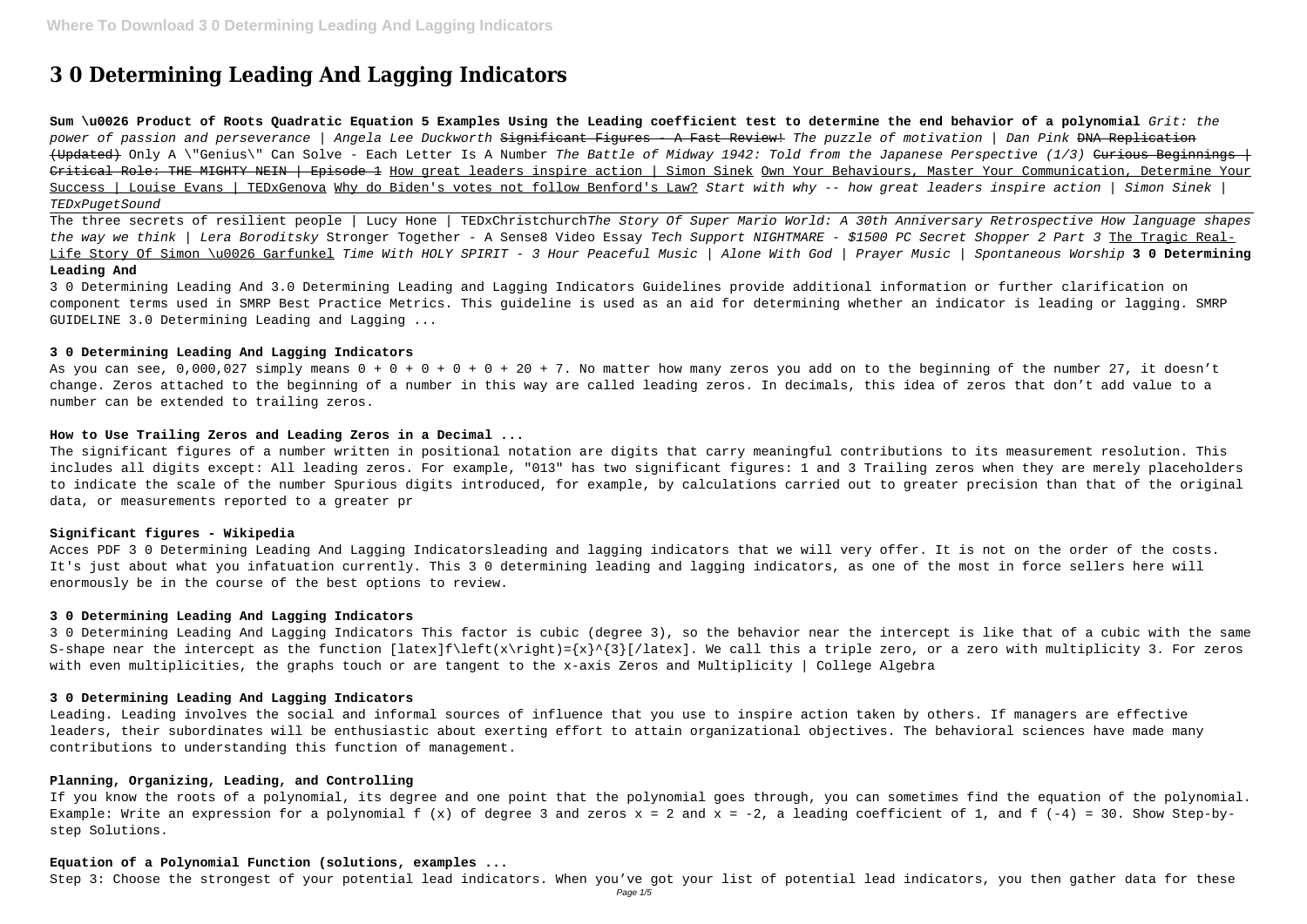and look for the strength and time-lag in their relationships with your lag measure. Perhaps you've listed several potential lead indicators for your lag measure of Customer Retention Rate:

#### **3 Steps to Find Lead Indicators - Stacey Barr**

The eleventh-degree polynomial  $(x + 3)$  4  $(x - 2)$  7 has the same zeroes as did the quadratic, but in this case, the  $x = -3$  solution has multiplicity 4 because the factor (x + 3) occurs four times (that is, the factor is raised to the fourth power) and the x = 2 solution has multiplicity 7 because the factor  $(x - 2)$  occurs seven times.

#### **Polynomial Graphs: Zeroes and Their Multiplicities ...**

The calculator solution will show work using the quadratic formula to solve the entered equation for real and complex roots. Calculator determines whether the discriminant ( b 2 ? 4 a c) is less than, greater than or equal to 0. When b 2 ? 4 a c = 0 there is one real root. When b 2 ? 4 a c > 0 there are two real roots.

# **Quadratic Formula Calculator**

In typography, leading is the space between adjacent lines of type; the exact definition varies. In hand typesetting, leading is the thin strips of lead that were inserted between lines of type in the composing stick to increase the vertical distance between them. The thickness of the strip is called leading and is equal to the difference between the size of the type and the distance from one baseline to the next. For instance, given a type size of 10 points and a distance between baselines of 1

# **Leading - Wikipedia**

On the third screen (Step 3 of 3) select the column with the leading zero numbers and choose Text as the Column data format. Repeat for any other seemingly numeric columns that should not be converted to numbers or numbers to scientific notation. Click Finish and select a location for the imported data. Your.CSV should be imported correctly.

### **How do I keep leading and trailing 0s - Microsoft Community**

Use the &LENGTH built-in function to determine the number of bytes in an expression or character string. &LENGTH performs symbolic substitution and arithmetic evaluations before determining the length. If a variable has a null value, &LENGTH returns a value of zero. ... Including leading and trailing blanks and leading zeros; Parent topic: ...

#### **Determining an expression's length in bytes - &LENGTH**

Smrp Guideline 3.0 Determining Leading And Lagging ... 3.0 Determining Leading and Lagging Indicators Guidelines provide additional information or further clarification on component terms used in SMRP Best Practice Metrics. This guideline is used as an aid for determining whether an indicator is leading or lagging. This guideline is not intended to be a

# **3 0 Determining Leading And Lagging Indicators**

of all zeros, and our system of linear equations has a solution if and only if the entry in the last column corresponding to any zero row is also zero. In other words, span(v 1,v 2,v 3) =  $\{(x,y,z) : R : z = y +x\}$ . Also, the number of columns which do not contain the leading entry of any row give us the number of

#### **Determining a span - Liverpool**

The ultimate evidence from leading proponents of PGS that flipping a coin is as good as PGS 3.0 in determining embryo ploidy Posted on July 3rd, 2017 Yes, we know that, over many months now, almost every issue of the VOICE contained an article about PGS .

# **The ultimate evidence from leading proponents of PGS that ...**

Chemistry Q&A Library Determine the pH at the point in the titration of 40.0 mL of 0.200 M H?NNH? with 0.100 M HNO? after 10.0 mL of the strong acid has been added. The value of Kb for H?NNH? is 3.0 × 10??.

#### **Answered: Determine the pH at the point in the… | bartleby**

AQL is sometimes called Acceptable Quality Limit by some people or Acceptable Quality Level by others. They both essentially mean the same thing. To determine the AQL level of a product you need to use the measure table that is recommended by ISO 2859, NF06-022, DIN 40080, BS 6001, ANSI/ASQC Z1.4.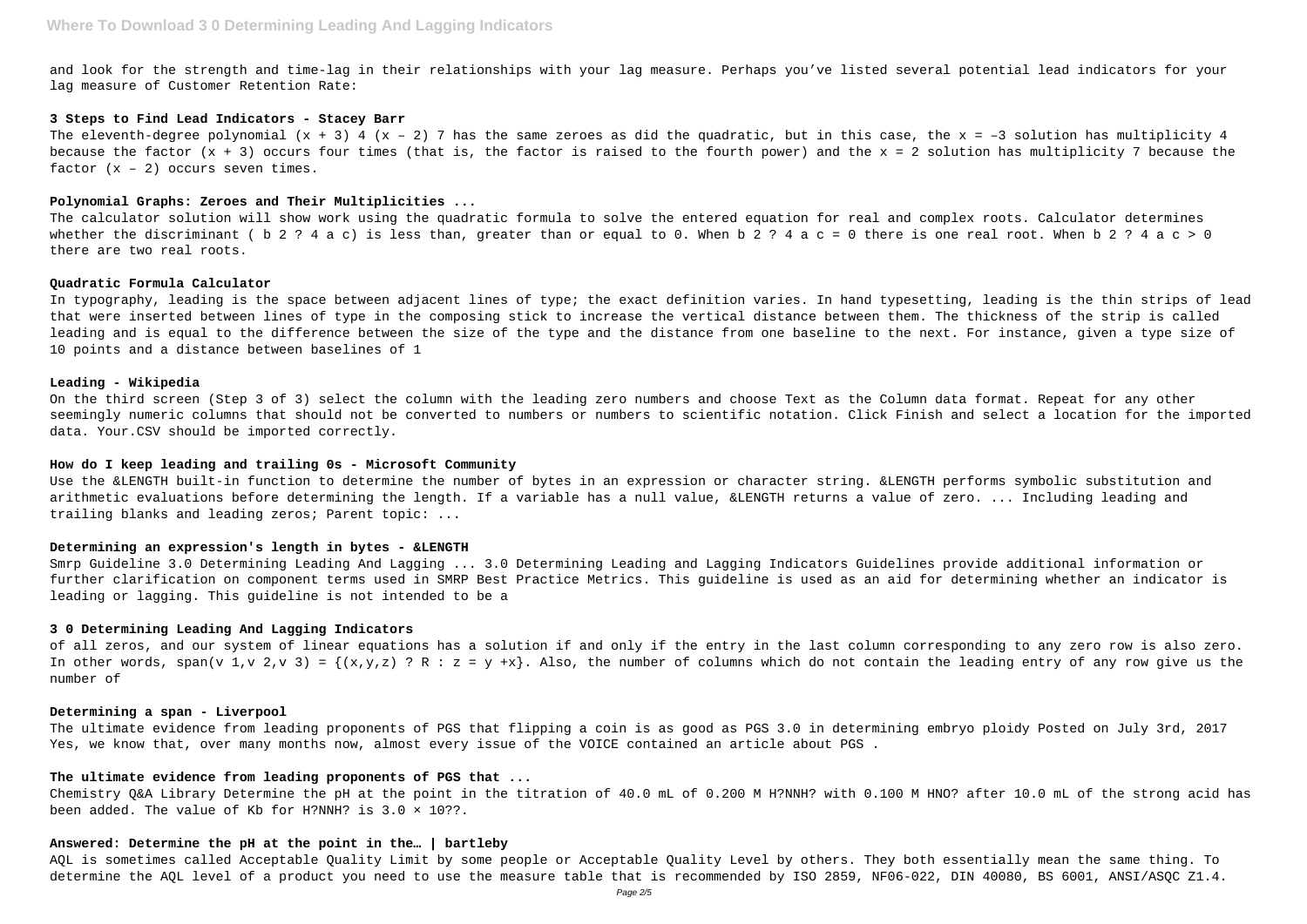**Sum \u0026 Product of Roots Quadratic Equation 5 Examples Using the Leading coefficient test to determine the end behavior of a polynomial** Grit: the power of passion and perseverance | Angela Lee Duckworth <del>Significant Figures - A Fast Review!</del> The puzzle of motivation | Dan Pink <del>DNA Replication</del> (Updated) Only A \"Genius\" Can Solve - Each Letter Is A Number The Battle of Midway 1942: Told from the Japanese Perspective (1/3) <del>Curious Beginnings |</del> Critical Role: THE MIGHTY NEIN | Episode 1 How great leaders inspire action | Simon Sinek Own Your Behaviours, Master Your Communication, Determine Your Success | Louise Evans | TEDxGenova Why do Biden's votes not follow Benford's Law? Start with why -- how great leaders inspire action | Simon Sinek | TEDxPugetSound

The three secrets of resilient people | Lucy Hone | TEDxChristchurchThe Story Of Super Mario World: A 30th Anniversary Retrospective How language shapes the way we think | Lera Boroditsky Stronger Together - A Sense8 Video Essay Tech Support NIGHTMARE - \$1500 PC Secret Shopper 2 Part 3 The Tragic Real-Life Story Of Simon \u0026 Garfunkel Time With HOLY SPIRIT - 3 Hour Peaceful Music | Alone With God | Prayer Music | Spontaneous Worship **3 0 Determining Leading And**

As you can see, 0,000,027 simply means  $0 + 0 + 0 + 0 + 20 + 7$ . No matter how many zeros you add on to the beginning of the number 27, it doesn't change. Zeros attached to the beginning of a number in this way are called leading zeros. In decimals, this idea of zeros that don't add value to a number can be extended to trailing zeros.

3 0 Determining Leading And 3.0 Determining Leading and Lagging Indicators Guidelines provide additional information or further clarification on component terms used in SMRP Best Practice Metrics. This guideline is used as an aid for determining whether an indicator is leading or lagging. SMRP GUIDELINE 3.0 Determining Leading and Lagging ...

# **3 0 Determining Leading And Lagging Indicators**

# **How to Use Trailing Zeros and Leading Zeros in a Decimal ...**

The significant figures of a number written in positional notation are digits that carry meaningful contributions to its measurement resolution. This includes all digits except: All leading zeros. For example, "013" has two significant figures: 1 and 3 Trailing zeros when they are merely placeholders to indicate the scale of the number Spurious digits introduced, for example, by calculations carried out to greater precision than that of the original data, or measurements reported to a greater pr

# **Significant figures - Wikipedia**

Acces PDF 3 0 Determining Leading And Lagging Indicatorsleading and lagging indicators that we will very offer. It is not on the order of the costs. It's just about what you infatuation currently. This 3 0 determining leading and lagging indicators, as one of the most in force sellers here will enormously be in the course of the best options to review.

# **3 0 Determining Leading And Lagging Indicators**

3 0 Determining Leading And Lagging Indicators This factor is cubic (degree 3), so the behavior near the intercept is like that of a cubic with the same S-shape near the intercept as the function [latex]f\left(x\right)={x}^{3}[/latex]. We call this a triple zero, or a zero with multiplicity 3. For zeros with even multiplicities, the graphs touch or are tangent to the x-axis Zeros and Multiplicity | College Algebra

# **3 0 Determining Leading And Lagging Indicators**

Leading. Leading involves the social and informal sources of influence that you use to inspire action taken by others. If managers are effective leaders, their subordinates will be enthusiastic about exerting effort to attain organizational objectives. The behavioral sciences have made many contributions to understanding this function of management.

# **Planning, Organizing, Leading, and Controlling**

If you know the roots of a polynomial, its degree and one point that the polynomial goes through, you can sometimes find the equation of the polynomial. Example: Write an expression for a polynomial  $f(x)$  of degree 3 and zeros  $x = 2$  and  $x = -2$ , a leading coefficient of 1, and  $f(-4) = 30$ . Show Step-bystep Solutions.

# **Equation of a Polynomial Function (solutions, examples ...**

Step 3: Choose the strongest of your potential lead indicators. When you've got your list of potential lead indicators, you then gather data for these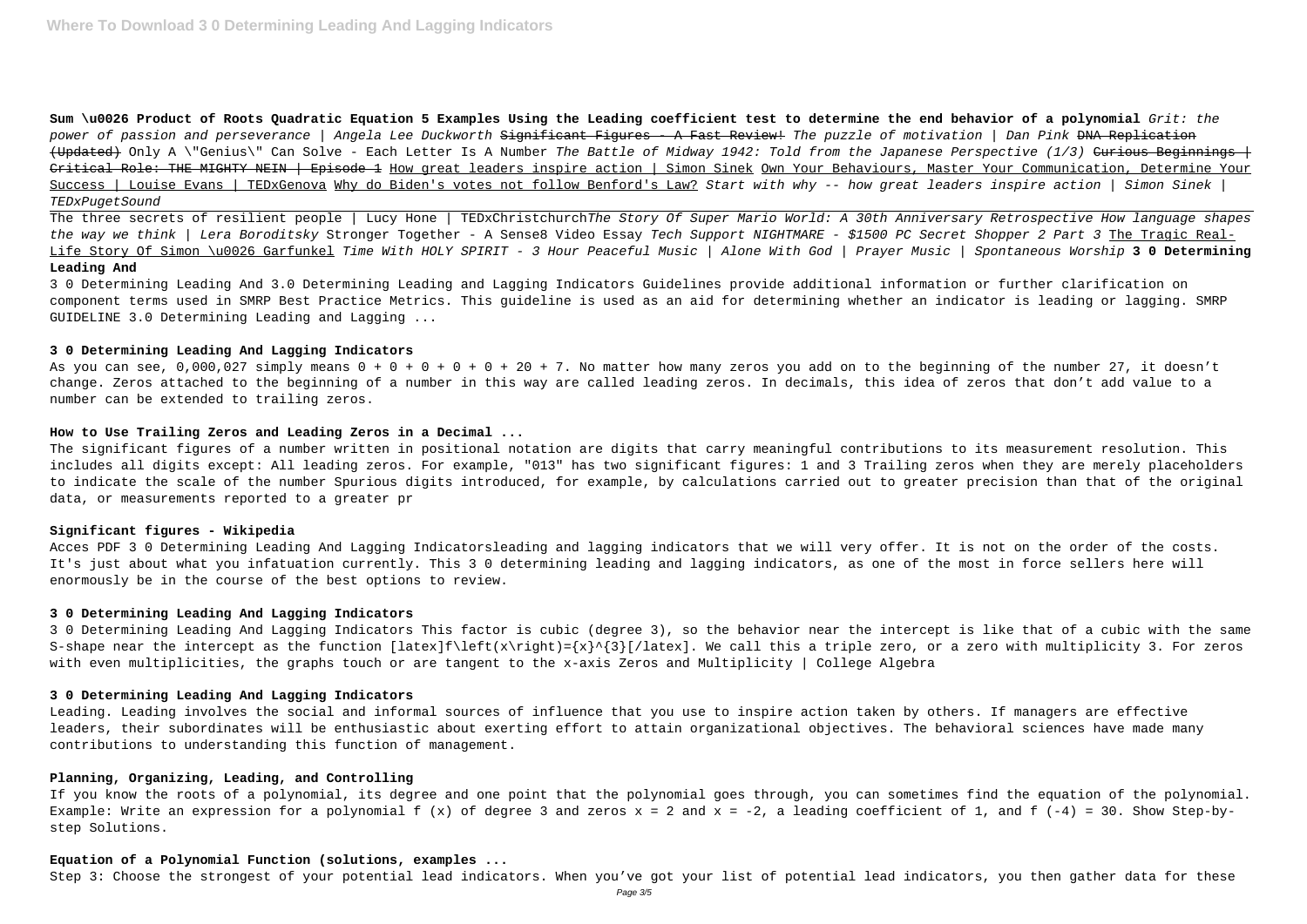and look for the strength and time-lag in their relationships with your lag measure. Perhaps you've listed several potential lead indicators for your lag measure of Customer Retention Rate:

#### **3 Steps to Find Lead Indicators - Stacey Barr**

The eleventh-degree polynomial  $(x + 3)$  4  $(x - 2)$  7 has the same zeroes as did the quadratic, but in this case, the  $x = -3$  solution has multiplicity 4 because the factor (x + 3) occurs four times (that is, the factor is raised to the fourth power) and the x = 2 solution has multiplicity 7 because the factor  $(x - 2)$  occurs seven times.

### **Polynomial Graphs: Zeroes and Their Multiplicities ...**

The calculator solution will show work using the quadratic formula to solve the entered equation for real and complex roots. Calculator determines whether the discriminant ( b 2 ? 4 a c) is less than, greater than or equal to 0. When b 2 ? 4 a c = 0 there is one real root. When b 2 ? 4 a c > 0 there are two real roots.

# **Quadratic Formula Calculator**

In typography, leading is the space between adjacent lines of type; the exact definition varies. In hand typesetting, leading is the thin strips of lead that were inserted between lines of type in the composing stick to increase the vertical distance between them. The thickness of the strip is called leading and is equal to the difference between the size of the type and the distance from one baseline to the next. For instance, given a type size of 10 points and a distance between baselines of 1

#### **Leading - Wikipedia**

On the third screen (Step 3 of 3) select the column with the leading zero numbers and choose Text as the Column data format. Repeat for any other seemingly numeric columns that should not be converted to numbers or numbers to scientific notation. Click Finish and select a location for the imported data. Your.CSV should be imported correctly.

### **How do I keep leading and trailing 0s - Microsoft Community**

Use the &LENGTH built-in function to determine the number of bytes in an expression or character string. &LENGTH performs symbolic substitution and arithmetic evaluations before determining the length. If a variable has a null value, &LENGTH returns a value of zero. ... Including leading and trailing blanks and leading zeros; Parent topic: ...

#### **Determining an expression's length in bytes - &LENGTH**

Smrp Guideline 3.0 Determining Leading And Lagging ... 3.0 Determining Leading and Lagging Indicators Guidelines provide additional information or further clarification on component terms used in SMRP Best Practice Metrics. This guideline is used as an aid for determining whether an indicator is leading or lagging. This guideline is not intended to be a

# **3 0 Determining Leading And Lagging Indicators**

of all zeros, and our system of linear equations has a solution if and only if the entry in the last column corresponding to any zero row is also zero. In other words, span(v 1,v 2,v 3) =  $\{(x,y,z) : R : z = y +x\}$ . Also, the number of columns which do not contain the leading entry of any row give us the number of

#### **Determining a span - Liverpool**

The ultimate evidence from leading proponents of PGS that flipping a coin is as good as PGS 3.0 in determining embryo ploidy Posted on July 3rd, 2017 Yes, we know that, over many months now, almost every issue of the VOICE contained an article about PGS .

# **The ultimate evidence from leading proponents of PGS that ...**

Chemistry Q&A Library Determine the pH at the point in the titration of 40.0 mL of 0.200 M H?NNH? with 0.100 M HNO? after 10.0 mL of the strong acid has been added. The value of Kb for H?NNH? is 3.0 × 10??.

#### **Answered: Determine the pH at the point in the… | bartleby**

AQL is sometimes called Acceptable Quality Limit by some people or Acceptable Quality Level by others. They both essentially mean the same thing. To determine the AQL level of a product you need to use the measure table that is recommended by ISO 2859, NF06-022, DIN 40080, BS 6001, ANSI/ASQC Z1.4.